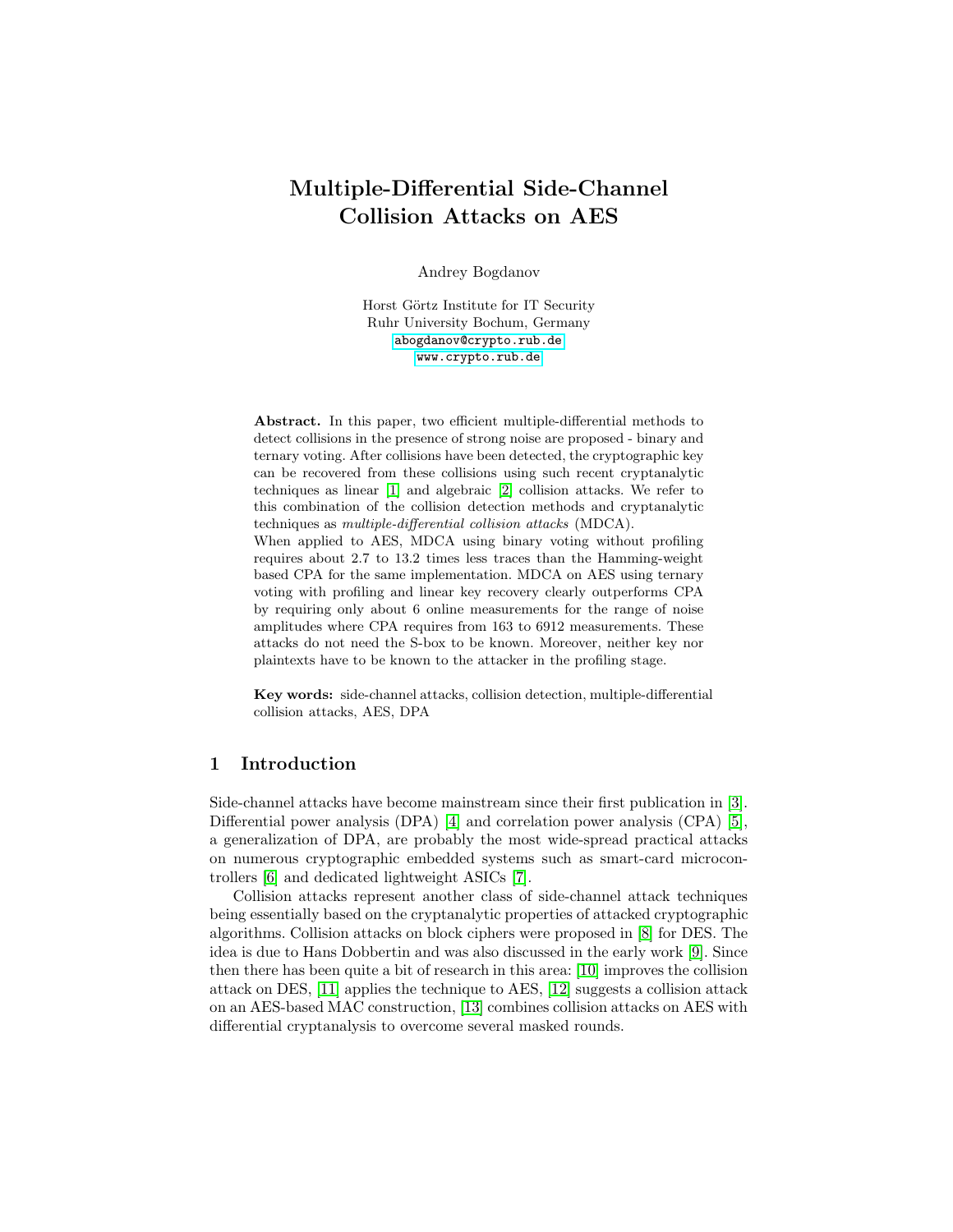Recently such improvements as linear collision attacks [\[1\]](#page-14-0) and algebraic collision attacks [\[2\]](#page-14-1) for AES have been proposed which require a very low number of measurements for the key recovery procedure to succeed with a high probability and within a feasible time span. However, these attacks as well as those in [\[11\]](#page-14-10) and [\[12\]](#page-15-0) are rather theoretical being substantially based on the assumption that the implementation allows the attacker to reliably detect if two given S-box instances process the same value.

The contribution of this paper is two-fold. On the theoretical side, two collision detection techniques are proposed called binary and ternary voting. We refer to the combination of the statistical collision detection methods and cryptanalytic collision attacks as multiple-differential collision attacks (MDCA). On the practical side, we apply MDCA to a hardware implementation of AES for a wide range of noise amplitudes using advanced power consumption simulation.

MDCA works in the two scenarios: where profiling is either allowed (ternary voting) or not allowed (ternary voting without profiling and binary voting). Note that the notion of profiling for our collision detection techniques is different from that for template attacks [\[14\]](#page-15-2), [\[15\]](#page-15-3). While template attacks require detailed knowledge of the implementation in the profiling stage, the only information needed in the profiling stage of the collision detection methods is the time interval when the S-boxes are executed.

MDCA based on the binary voting method for the given AES implementation needs about 2.7 to 13.2 times less traces than Hamming-weight based CPA in the range of noise levels we studied. While MDCA based on ternary voting without profiling does not exhibit any advantages over CPA, the required number of online measurements for ternary voting with profiling is considerably lower than that for CPA for all noise amplitudes we investigated. For instance, if  $\leq 10^6$  profiling measurements are allowed, MDCA based on ternary voting with profiling and linear key recovery requires only 6 online measurements in the noise amplitude range where the standard CPA would require from 163 to 6912 measurements. A further advantage of the proposed collision detection techniques combined with the linear collision attacks is that they work with secret S-boxes. Moreover, ternary voting with profiling also requires neither keys nor inputs/outputs to be known in the profiling stage. However, as already mentioned, the attacker has to know when the S-boxes are executed within the implementation.

The remainder of the paper is organized as follows. Section [2](#page-2-0) discusses the attack scenarios, introduces some notation and briefly mentions the linear collision attacks. Section [3](#page-3-0) presents the multiple-differential collision detection techniques and theoretically investigates some of their properties. Section [4](#page-9-0) characterizes the underlying least-square based binary comparison test for an AES implementation, applies MDCA to this implementation and compares the results to CPA. We conclude in Section [5.](#page-13-0)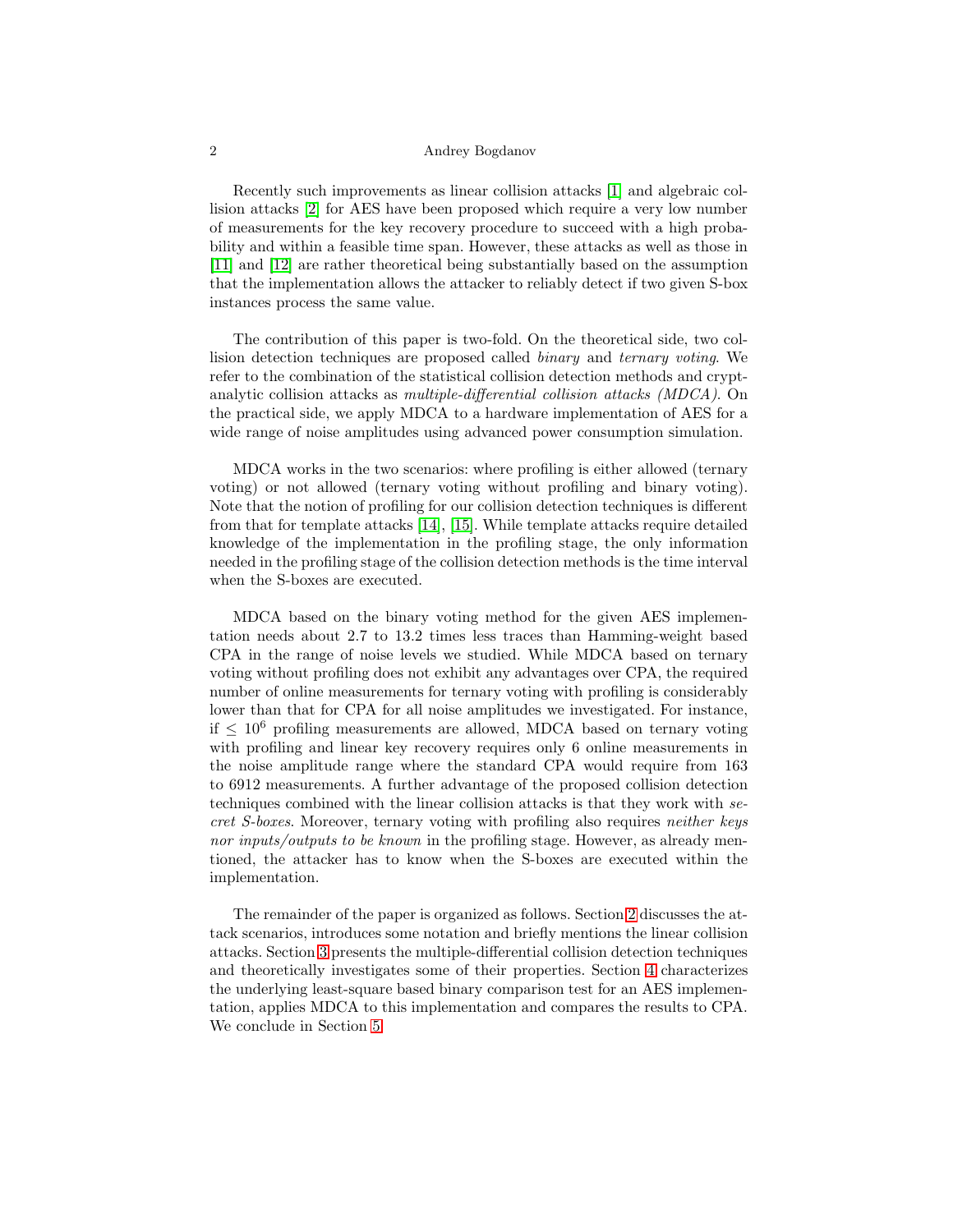# <span id="page-2-0"></span>2 Preliminaries

#### 2.1 Attack Flows

There are two basic attack scenarios we consider: collision attacks without profiling and collision attacks with profiling. A collision attack without profiling consists of an online stage and an offline stage, while a collision attack with profiling additionally contains a profiling stage.

In the *online stage*, some random known 16-byte plaintexts  $P_i = \{p_j^i\}_{j=1}^{16}$ ,  $p_j^i \in GF(2^8)$ , are sent to the attacked device implementing AES, where they are added with the first 16-byte subkey  $K = \{k_j\}_{j=1}^{16}$ ,  $k_j \in GF(2^8)$ . Then each of the 16 values  $a_j^i = p_j^i \oplus k_j$ ,  $a_j^i \in GF(2^8)$ , is processed by the AES S-box. The *online traces*  $T_i = {\tau_j^i}_{j=1}^{16}, \tau_j^i = (\tau_{j,1}^i, \dots, \tau_{j,l}^i) \in \mathbb{R}^l$ , corresponding to these S-box calculations are acquired by the measurement equipment (e.g. they can contain such side-channel parameters as power consumption or electromagnetic radiation).

In the optional profiling stage, the device is triggered to perform a number of cryptographic operations with some unknown profiling inputs for some unknown keys. The profiling traces are acquired by the measurement equipment. The profiling stage takes place before the online stage and can be reused by several attacks on the same implementation.

The offline stage recovers the key. This occurs in two steps. First, collisions are detected in the online traces  $T_i$  by means of signal processing. The collision detection with profiling additionally uses the profiling traces. Second, an AES key candidate is obtained using the detected collisions and the corresponding inputs  $P_i$ . Note that one or several plaintext-ciphertext pairs produced with the attacked key may be needed to identify the correct key candidate in the offline stage.

If averaging is applied, the attacker has to be able to send several unknown equal inputs to the device and to fix some unknown key for these measurements in the profiling stage. Additionally, he has to be able to send several copies of the known random plaintexts to the implementation in the online stage.

The attack complexity is defined by three parameters.  $C_{\text{profiling}}$  is the number of inputs to AES for which measurements have to be performed in the profiling stage (number of profiling measurements). Obviously,  $C_{\text{profiling}} = 0$  for collision attacks without profiling.  $C_{\text{online}}$  is the number of inputs to AES for which measurements have to be performed in the online stage (number of online measurements).  $C_{\text{offline}}$  is the computational complexity of the key recovery, that is, the number of operations needed to solve the resulting systems of linear or nonlinear equations and to identify the most probable solution.

# 2.2 Key Recovery from S-Box Collisions

AES-128 performs 160 S-box operations in the data path for each run, which are different for different inputs, and 40 additional S-box computations in the key schedule, which remain the same for a given key. If two of these S-box instances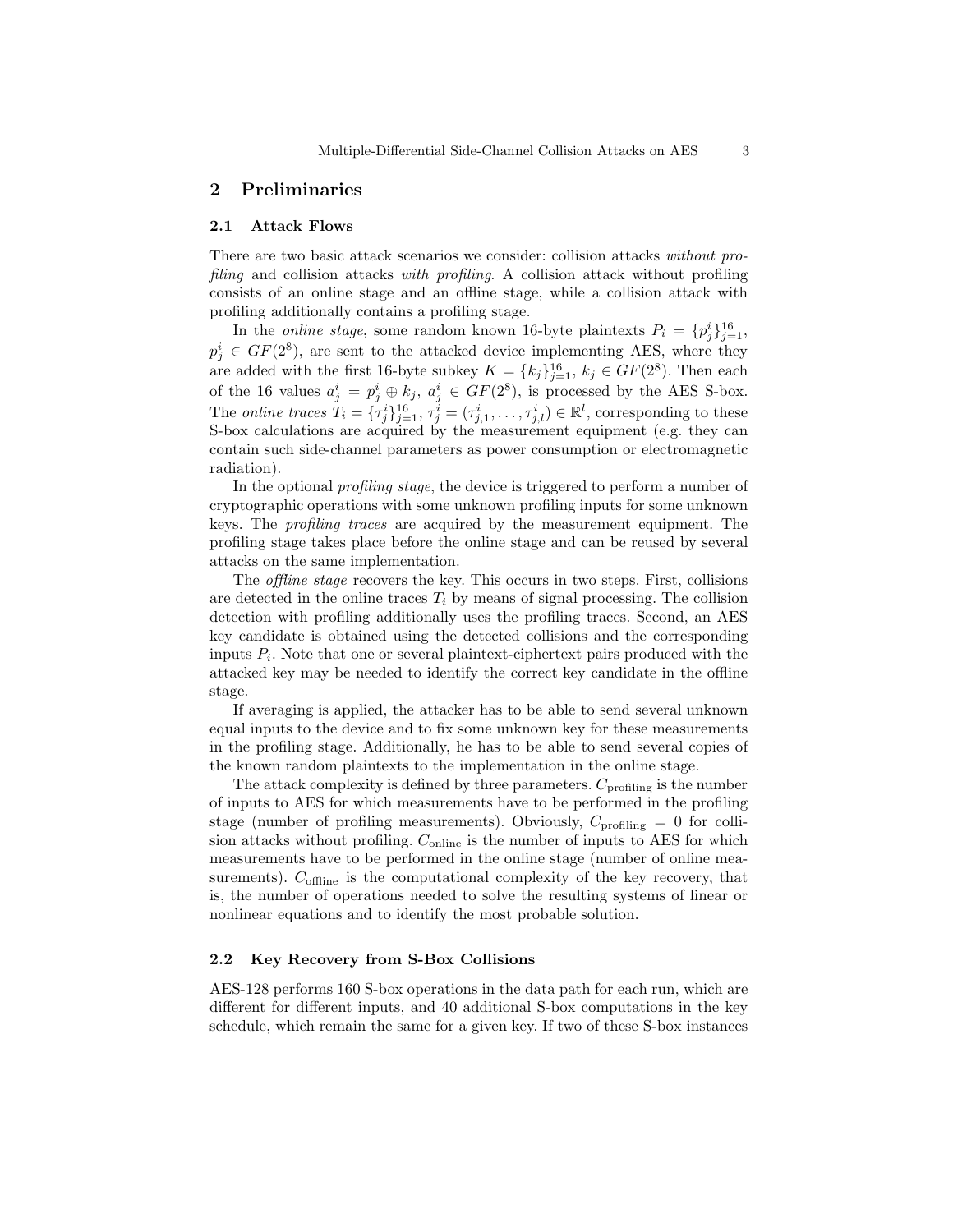in one or two distinct runs process the same value, there is a generalized internal collision. The power of the improved collision attacks [\[1\]](#page-14-0) on AES origins from the fact that the number of generalized collisions grows quadratically with the linear increase of the number of unique inputs considered. So, even if the key schedule is ignored, there are about 40.9 colliding S-boxes for just one input and already about 555.2 collisions for 5 inputs.

When collisions have been detected, the AES key has to be recovered. In this paper we use the linear collision attacks [\[1\]](#page-14-0) for this purpose. A linear collision in AES is a generalized collision within the first AES round. Given such a linear collision, the attacker obtains a binomial linear equation over  $GF(2<sup>8</sup>)$  of the form  $k_{j_1} \oplus k_{j_2} = p_{j_1}^{i_1} \oplus p_{j_2}^{i_2}$  for  $j_1 \neq j_2$ .

Let  $\gamma$  be the number of different random inputs  $P_i$  to the algorithm for which collisions have to be detected in order for the key to be recovered with probability  $\pi$  within  $C_{\text{offline}}$  operations. In this paper, we apply the variant of linear collision attacks with  $\gamma = 6$ ,  $\pi = 0.854$  and  $C_{\text{offline}}$  equal to  $2^{37.15}$  encryptions, see [\[1\]](#page-14-0) for details and [\[2\]](#page-14-1) for some more advanced techniques.

# <span id="page-3-0"></span>3 Multiple-Differential Collision Detection

The goal of the collision detection is to decide if two S-box instances in AES have had equal inputs based on side-channel traces.

For the direct binary comparison of S-box instances, the least-square based test was used in the original collision attack on AES in [\[11\]](#page-14-10), which is essentially a computation of the Euclidean distance between two real-valued traces. Its resolution can be increased by suppressing noise through averaging.

However, there are other collision detection methods substantially using the simple binary comparison, two of which - binary voting and ternary voting - we propose in this section. Both methods can be combined with averaging. Additionally, the ternary voting test enables performance gains through profiling.

# 3.1 Binary Comparison

**Definition.** Given two traces  $\tau_{j_1}^{i_1} = (\tau_{j_1,1}^{i_1}, \ldots, \tau_{j_1,l}^{i_1}) \in \mathbb{R}^l$  and  $\tau_{j_2}^{i_2} = (\tau_{j_2,1}^{i_2}, \ldots, \tau_{j_2,l}^{i_2}) \in$  $\mathbb{R}^l$ , respectively corresponding to S-box  $j_1$  for plaintext  $P_{i_1}$  and to S-box  $j_2$  for plaintext  $P_{i_2}$ , the binary comparison test  $\mathfrak{T}^{BC}$  can be defined as:

$$
\mathfrak{T}^{BC}(\tau^{i_1}_{j_1},\tau^{i_2}_{j_2})=\left\{\begin{matrix} 0 \text{ (no collision)}, \text{if } \mathfrak{S}^{BC}(\tau^{i_1}_{j_1},\tau^{i_2}_{j_2})>Y^{BC} \\ 1 \text{ (collision)}, & \text{if } \mathfrak{S}^{BC}(\tau^{i_1}_{j_1},\tau^{i_2}_{j_2})\leq Y^{BC}, \end{matrix}\right.
$$

where  $Y^{BC}$  is a decision threshold and

$$
\mathfrak{S}^{BC}(\tau_{j_1}^{i_1}, \tau_{j_2}^{i_2}) = \sum_{r=1}^l {(\tau_{j_1,r}^{i_1} - \tau_{j_2,r}^{i_2})^2},
$$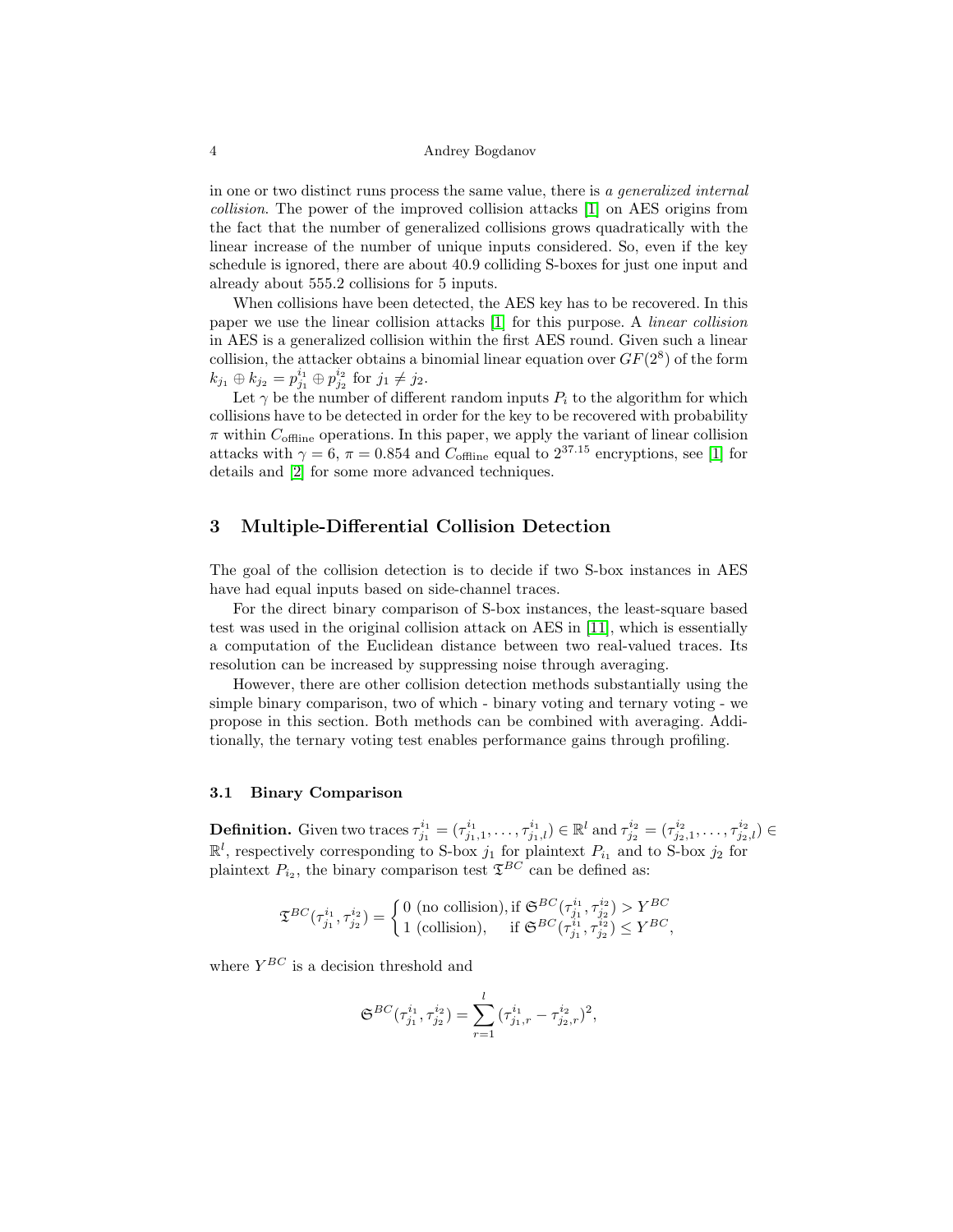which can be seen as a correlation characteristic of two reduced templates. Let  $\mathfrak{T}^{BC}$  be characterized by the following type I and II error probabilities:

$$
\alpha_1 = \Pr \{ \mathfrak{T}^{BC}(\tau^{i_1}_{j_1}, \tau^{i_2}_{j_2}) = 0 | a^{i_1}_{j_1} = a^{i_2}_{j_2} \}, \n\alpha_2 = \Pr \{ \mathfrak{T}^{BC}(\tau^{i_1}_{j_1}, \tau^{i_2}_{j_2}) = 1 | a^{i_1}_{j_1} \neq a^{i_2}_{j_2} \}.
$$

Note that  $\alpha_1$  and  $\alpha_2$  depend on the implementation and the value of  $Y^{BC}$ . Of course, there is a strong dependency on the noise as well. See Section [4](#page-9-0) for estimations of  $\alpha_2$  with a given  $\alpha_1$  for one implementation example and a wide range of noise amplitudes.

Combination with Averaging. To increase the resolution of the collision detection one can use averaging. That is, each plaintext is sent  $t$  times to the device. Respectively, t measurements are performed for each plaintext. Then the obtained traces for each distinct plaintext are averaged. If the noise is due to normal distribution with the zero mean value and a standard deviation  $\sigma$ , then the noise amplitude of the trace averaged t times will be  $\sigma/\sqrt{t}$ .

#### 3.2 Binary Voting Test

In this subsection we propose a more efficient method to suppress noise which is called binary voting. Like in averaging, traces for multiple copies of the same plaintexts are first obtained. However, instead of averaging, the attacker tries to detect collisions using binary comparison for each pair of the traces and applies voting to filter for correct ones.

**Definition.** We have to reliably detect collisions for  $\gamma$  different plaintexts. Then each of these plaintexts is sent  $M^{BV}$  times to the device. So we have a group  $\tilde{\tau}_j^i = {\{\tau_j^{i,m}\}}_{m=1}^{M^{\tilde{B}V}}, \tau_j^{i,m} \in \mathbb{R}^l$ , of traces for each S-box instance and each plaintext. That is, the direct application of binary voting requires  $C_{\text{online}} \,=\, \gamma \,\cdot \, M^{BV}$ measurements.

The binary voting test is based on the following statistic which uses a binary comparison test (for instance, the least-square based one as defined above):

$$
\mathfrak{S}^{BV}(\tilde{\tau}_{j_1}^{i_1},\tilde{\tau}_{j_2}^{i_2})=\sum_{m=1}^{M^{BV}}\mathfrak{T}^{BC}(\tau_{j_1}^{i_1,m},\tau_{j_2}^{i_2,m}),
$$

where the multiple traces for two S-box instances are pairwisely compared to each other. The test  $\mathfrak{T}^{BV}$  to decide if there has been a collision is then defined as

$$
\mathfrak{T}^{BV}(\tilde{\tau}_{j_1}^{i_1},\tilde{\tau}_{j_2}^{i_2}) = \begin{cases} 0 \text{ (no collision)}, \text{if } \mathfrak{S}^{BV}(\tilde{\tau}_{j_1}^{i_1},\tilde{\tau}_{j_2}^{i_2}) < Y^{BV} \\ 1 \text{ (collision)}, & \text{if } \mathfrak{S}^{BV}(\tilde{\tau}_{j_1}^{i_1},\tilde{\tau}_{j_2}^{i_2}) \ge Y^{BV}, \end{cases}
$$

where  $Y^{BV}$  is a decision threshold. The idea is that the distribution of statistic  $\mathfrak{S}^{BV}$  will be different for  $a_{j_1}^{i_1} = a_{j_2}^{i_2}$  and for  $a_{j_1}^{i_1} \neq a_{j_2}^{i_2}$ .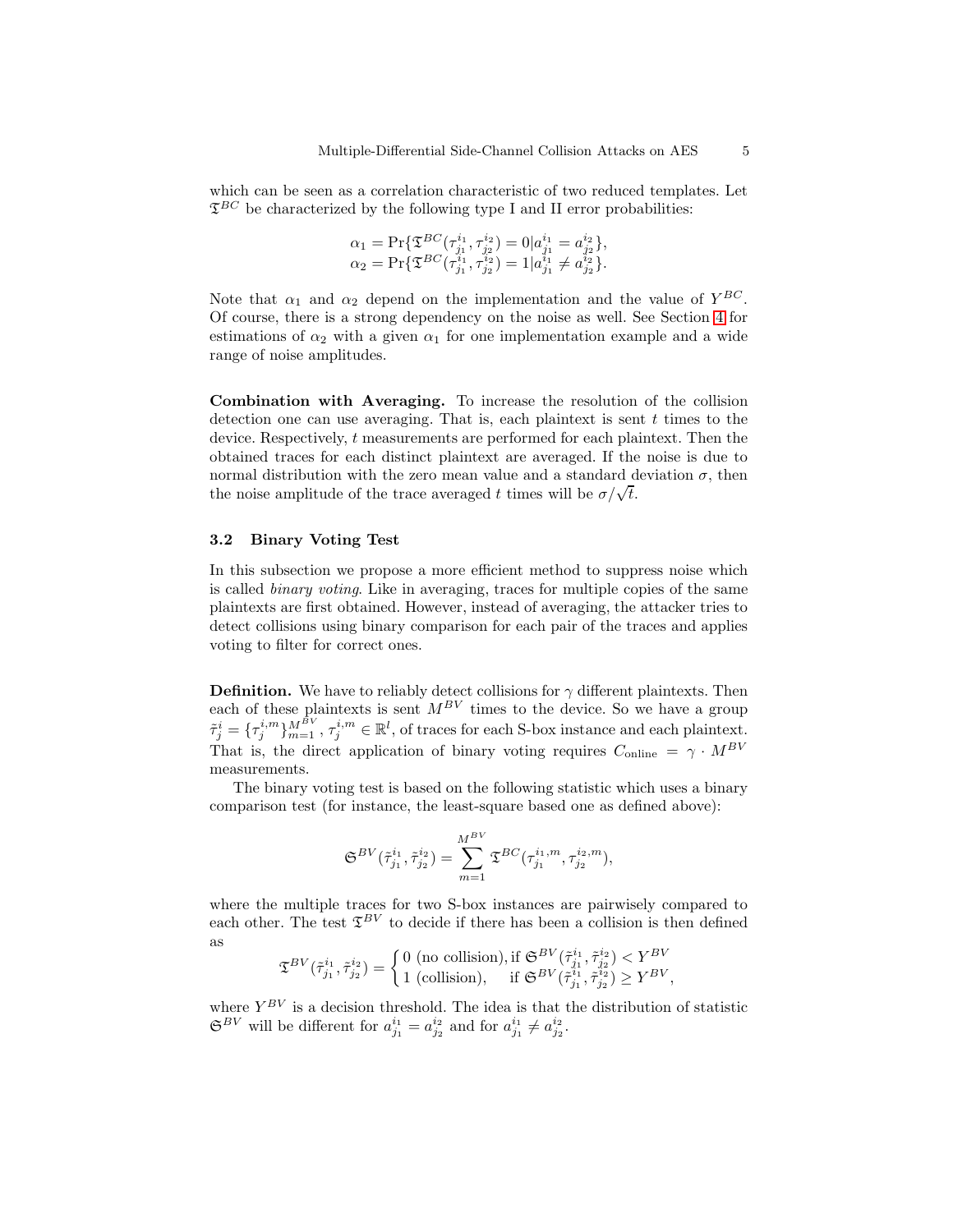Properties. As the individual binary comparisons are independent, the distribution of  $\mathfrak{S}^{BV}$  is due to the binomial law with  $M^{BV}$  experiments and success probability p. If  $a_{j_1}^{i_1} = a_{j_2}^{i_2}$ , the success probability is  $p = p_e = 1 - \alpha_1$ . If  $a_{j_1}^{i_1} \neq a_{j_2}^{i_2}$ , it is  $p = p_{ne} = \alpha_2$ . For sufficiently large group sizes  $M^{BV}$ , the distribution of  $\mathfrak{S}^{BV}$  can be approximated by a normal distribution  $\mathcal{N}(M^{BV}p, M^{BV}p(1-p)).$ That is, the problem of collision detection is reduced to the problem of distinguishing between two normal distributions in this case. Thus, the required value of  $M^{BV}$  can be obtained using

**Proposition 1.** Let  $\alpha_1$  and  $\alpha_2$  be type I and II error probabilities, respectively, for  $\mathfrak{T}^{BC}$ . Then the number of S-box traces in each group needed to distinguish between  $a_{j_1}^{i_1} = a_{j_2}^{i_2}$  and  $a_{j_1}^{i_1} \neq a_{j_2}^{i_2}$  using binary voting test  $\mathfrak{T}^{BV}$  can be estimated as

$$
M^{BV} \approx \frac{(u_{1-\beta_1}\sqrt{\alpha_1(1-\alpha_1)}+u_{1-\beta_2}\sqrt{\alpha_2(1-\alpha_2)})^2}{(1-\alpha_1-\alpha_2)^2},
$$

where:

 $\beta_1$  and  $\beta_2$  are the required type I and II error probabilities for  $\mathfrak{T}^{BV}$ ,

 $- u_{1-\beta_1}$  and  $u_{1-\beta_2}$  are quantiles of the standard normal distribution  $\mathcal{N}(0,1)$ .

**Combination with Averaging.** The required value of  $M^{BV}$  depends on  $\alpha_1$ and  $\alpha_2$  which in turn can be seen as functions of the noise amplitude  $\sigma$ . For this reason we will write  $M^{BV}(\sigma)$  where this dependency is important.

The binary voting technique can be combined with averaging. The traces are first averaged t times. Then the statistic  $\mathfrak{S}^{BV}$  is computed. That is, one deals with  $M^{BV}(\sigma/\sqrt{t})$  instead of  $M^{BV}(\sigma)$ .

Since each plaintext  $P_i$  is sent  $t \cdot M^{BV} (\sigma/\sqrt{t})$  times to the device, binary voting with averaging requires  $C_{\text{online}} = \gamma \cdot t \cdot M^{BV} (\sigma/\sqrt{t})$  measurements. Depending on the concrete implementation and on the range of  $\sigma$ , the measurement complexity can be reduced, if  $\gamma \cdot t \cdot M^{BV}(\sigma/\sqrt{t}) < \gamma \cdot M^{BV}(\sigma)$  for some t. In the sequel, we will refer to binary voting with averaging simply as binary voting, since binary voting with averaging for  $t = 1$  corresponds to the basic binary voting.

# 3.3 Ternary Voting Test

Ternary voting is another statistical technique we propose to reliably detect collisions. It is based on indirect comparisons of traces, where two given S-box traces (target traces, a subset of online traces) are compared through a pool of other ones (reference traces, profiling traces if any and possibly a subset of online traces).

While the ternary voting test is less efficient than the binary voting one in terms of the overall number of traces needed, it allows for profiling. That is, the reference traces can be acquired in the profiling stage and shared by several attacks, which can significantly amplify the performance of the online stage.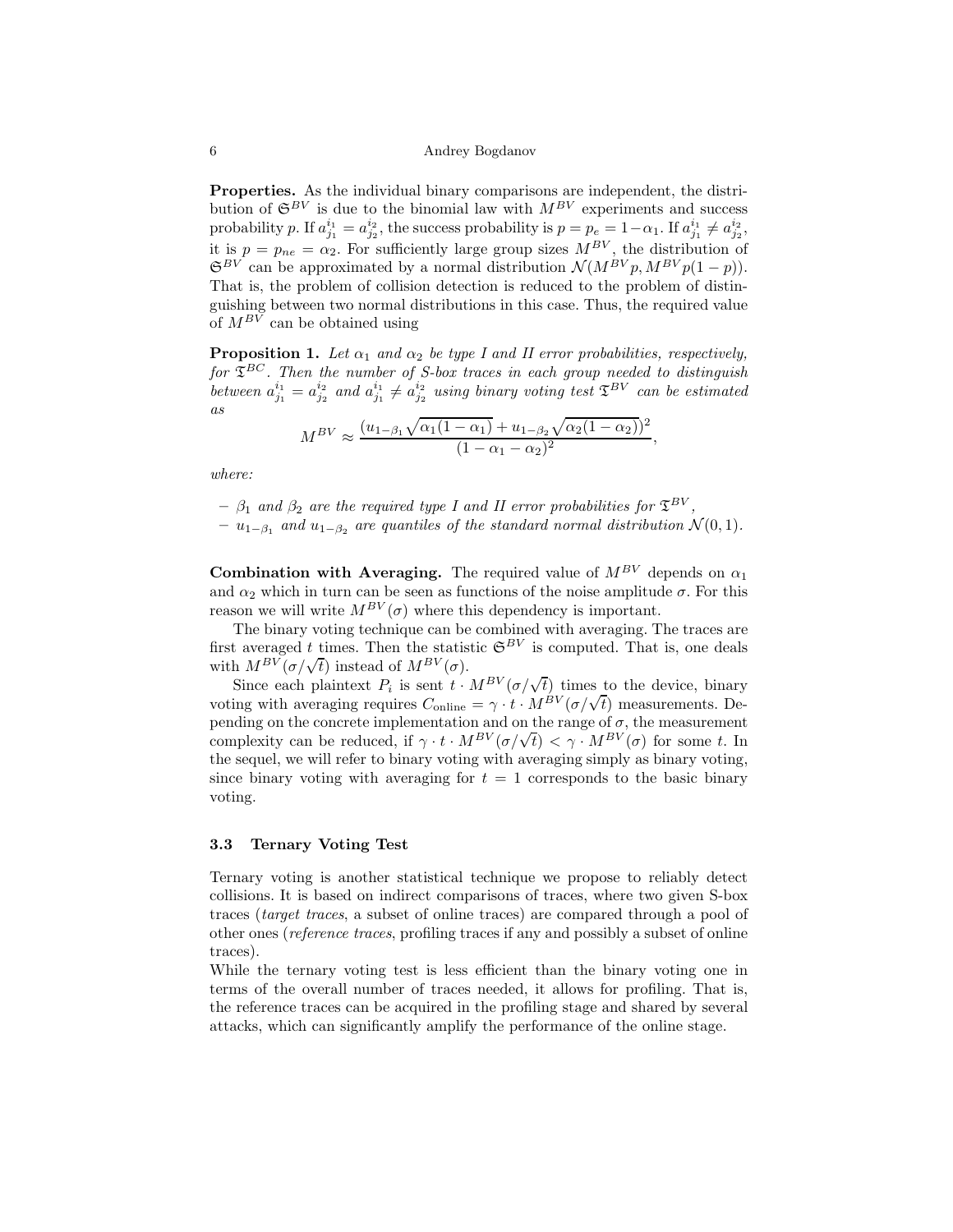**Definition.** Let  $N^{TV}$  be the number of S-box instances whose (reference) traces  ${\{\tau_m\}}_{m=1}^{N^{TV}}$ ,  $\tau_m \in \mathbb{R}^l$ , are available to the attacker for some random unknown inputs  $\{a_m\}_{m=1}^{N^{TV}}$ ,  $a_m \in GF(2^8)$ . Let  $\tau_{j_1}^{i_1}$  and  $\tau_{j_2}^{i_2}$  be the traces for two further S-box instances for which we have to decide if  $a_{j_1}^{i_1} = a_{j_2}^{i_2}$ . Then the ternary voting test can be defined as follows:

$$
\mathfrak{T}^{TV}(\tau_{j_1}^{i_1}, \tau_{j_2}^{i_2}) = \begin{cases} 0 \text{ (no collision)}, \text{if } \mathfrak{S}^{TV}(\tau_{j_1}^{i_1}, \tau_{j_2}^{i_2}) < Y^{TV} \\ 1 \text{ (collision)}, & \text{if } \mathfrak{S}^{TV}(\tau_{j_1}^{i_1}, \tau_{j_2}^{i_2}) \ge Y^{TV}, \end{cases}
$$

where

$$
\mathfrak{S}^{TV}(\tau_{j_1}^{i_1}, \tau_{j_2}^{i_2}) = \sum_{m=1}^{N^{TV}} F(\tau_{j_1}^{i_1}, \tau_{j_2}^{i_2}, \tau_m)
$$

with

$$
F(\tau_{j_1}^{i_1}, \tau_{j_2}^{i_2}, \tau_m) = \mathfrak{T}^{BC}(\tau_{j_1}^{i_1}, \tau_m) \cdot \mathfrak{T}^{BC}(\tau_{j_2}^{i_2}, \tau_m)
$$

and  $Y^{TV}$  is some decision threshold. The key idea of ternary voting is similar to that of binary voting: The distributions of  $\mathfrak{S}^{TV}(\tau_{j_1}^{i_1}, \tau_{j_2}^{i_2})$  for  $a_{j_1}^{i_1} = a_{j_2}^{i_2}$  and for  $a_{j_1}^{i_1} \neq a_{j_2}^{i_2}$  will be different. Typically,  $\mathfrak{S}^{TV}(\tau_{j_1}^{i_1}, \tau_{j_2}^{i_2})$  will be higher for  $a_{j_1}^{i_1} = a_{j_2}^{i_2}$ than for  $a_{j_1}^{i_1} \neq a_{j_2}^{i_2}$ . To decide if there has been a collision, the attacker needs to statistically distinguish between these two cases.

**Properties.** To explore the behaviour of  $F$ , it is not sufficient to know the type I and II error probabilities for the binary comparison test. Let  $\mathfrak{T}^{BC}$  be characterized by the simultaneous distribution of the test results depending on the relations between  $a_{j_1}^{i_1}, a_{j_2}^{i_2}$  and  $a_m$ :

$$
\begin{array}{l} \chi_1 = \Pr\{\mathfrak{T}^{BC}(\tau_{j_1}^{i_1}, \tau_m) = 1, \mathfrak{T}^{BC}(\tau_{j_2}^{i_2}, \tau_m) = 1 | a_{j_1}^{i_1} = a_{j_2}^{i_2} = a_m\},\\ \chi_2 = \Pr\{\mathfrak{T}^{BC}(\tau_{j_1}^{i_1}, \tau_m) = 1, \mathfrak{T}^{BC}(\tau_{j_2}^{i_2}, \tau_m) = 1 | a_{j_1}^{i_1} = a_{j_2}^{i_2} \neq a_m\},\\ \chi_3 = \Pr\{\mathfrak{T}^{BC}(\tau_{j_1}^{i_1}, \tau_m) = 1, \mathfrak{T}^{BC}(\tau_{j_2}^{i_2}, \tau_m) = 1 | a_{j_1}^{i_1} \neq a_{j_2}^{i_2}, a_{j_1}^{i_1} = a_m, a_{j_2}^{i_2} \neq a_m\},\\ \chi_4 = \Pr\{\mathfrak{T}^{BC}(\tau_{j_1}^{i_1}, \tau_m) = 1, \mathfrak{T}^{BC}(\tau_{j_2}^{i_2}, \tau_m) = 1 | a_{j_1}^{i_1} \neq a_{j_2}^{i_2}, a_m \neq a_{j_1}^{i_1}, a_m \neq a_{j_2}^{i_2}\}.\end{array}
$$

Then the probabilities

$$
p_e = \Pr\{F(\tau_{j_1}^{i_1}, \tau_{j_2}^{i_2}, \tau_m) = 1 | a_{j_1}^{i_1} = a_{j_2}^{i_2}\}
$$

and

$$
p_{ne} = \Pr\{F(\tau_{j_1}^{i_1}, \tau_{j_2}^{i_2}, \tau_m) = 1 | a_{j_1}^{i_1} \neq a_{j_2}^{i_2}\}
$$

can be computed using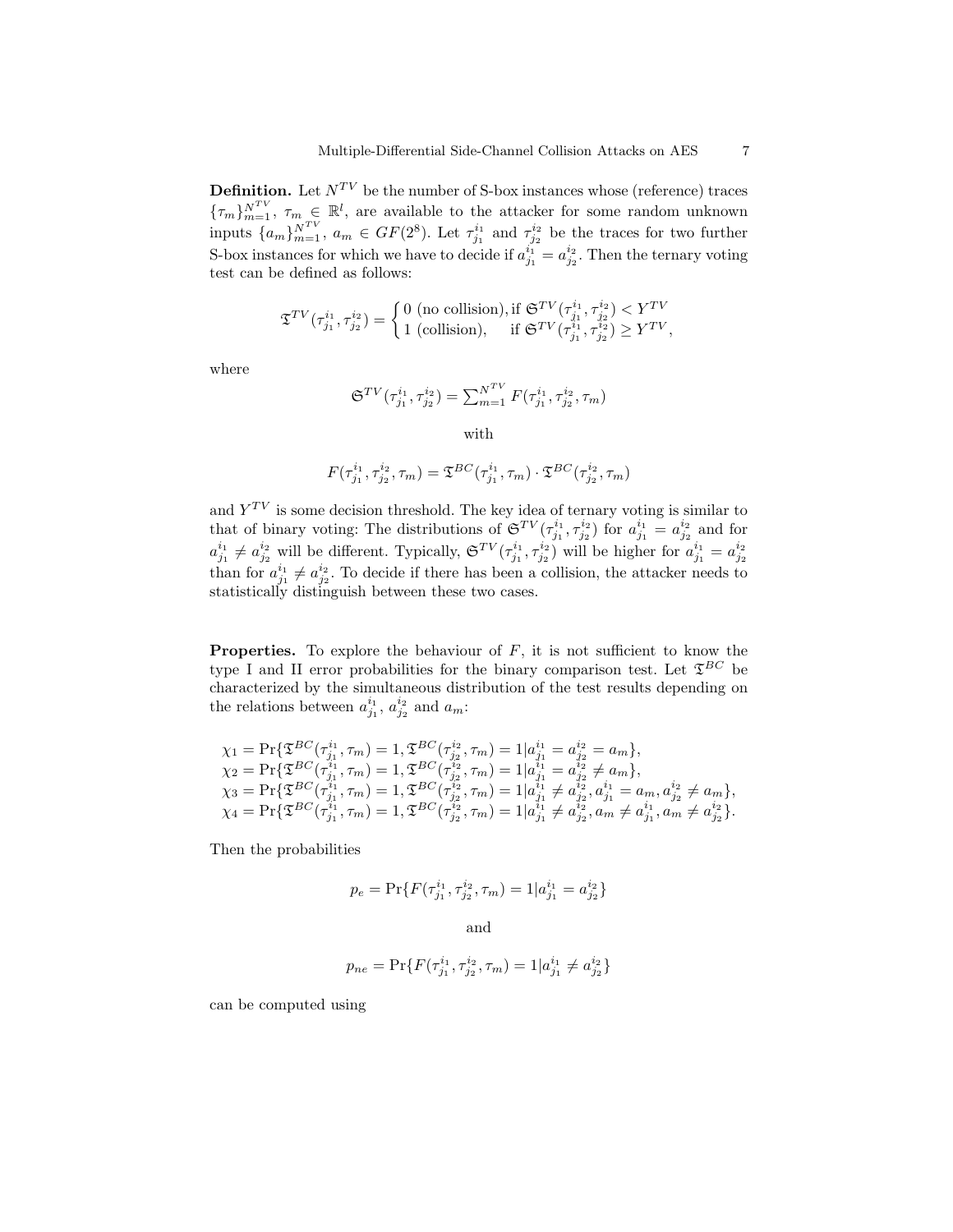Proposition 2. If  $a_{j_1}^{i_1}$  $j_1^{i_1}, a_{j_2}^{i_2}, a_m \in GF(2)^8$  are uniformly distributed and mutually independent, then

$$
p_e = \frac{1}{2^8} \chi_1 + \frac{2^8 - 1}{2^8} \chi_2
$$

and

$$
p_{ne} = \frac{2}{2^8} \chi_3 + \frac{2^8 - 2}{2^8} \chi_4.
$$

*Proof.* If  $a_{j_1}^{i_1} = a_{j_2}^{i_2}$ , two cases are possible for  $F(\tau_{j_1}^{i_1}, \tau_{j_2}^{i_2}, \tau_m) = 1$ :

 $a_{j_1}^{i_1} = a_{j_2}^{i_2} = a_m$  which happens with probability of  $1/2^8$ , and  $a_{j_1}^{i_1} = a_{j_2}^{i_2} \neq a_m$  which happens with probability  $\frac{2^8-1}{2^8}$ .

If  $a_{j_1}^{i_1} \neq a_{j_2}^{i_2}$ , there are three cases leading to  $F(\tau_{j_1}^{i_1}, \tau_{j_2}^{i_2}, \tau_m) = 1$ :

- 
$$
a_{j_1}^{i_1} = a_m
$$
,  $a_{j_2}^{i_2} \neq a_m$  with probability  $1/2^8$ ,  
\n-  $a_{j_2}^{i_2} = a_m$ ,  $a_{j_1}^{i_1} \neq a_m$  with probability  $1/2^8$ , and  
\n-  $a_{j_1}^{i_1} \neq a_m$ ,  $a_{j_2}^{i_2} \neq a_m$  with probability  $(2^8 - 2)/2^8$ .

The claims of the proposition follow.  $\square$ 

For the sake of simplicity, we first study the properties of  $\mathfrak{T}^{TV}$  under the assumption that all applications of F to compute  $\mathfrak{S}^{TV}$  are mutually independent. Under this assumption,  $\mathfrak{S}^{TV}(\tau_{j_1}^{i_1}, \tau_{j_2}^{i_2})$  would have a binomial distribution with  $N^{TV}$  being the number of experiments and success probability  $p = p_e$ , if  $a_{j_1}^{i_1} = a_{j_2}^{i_2}$ , or  $p = p_{ne}$ , if  $a_{j_1}^{i_1} \neq a_{j_2}^{i_2}$ . Thus, for sufficiently large values of  $N^{TV}$ ,  $\mathfrak{S}^{TV}(\tau_{j_1}^{i_1}, \tau_{j_2}^{i_2})$  could be approximated by normal distribution  $\mathcal{N}(N^{TV}p, N^{TV}p(1-p)).$  Thus, similarly to binary voting, the number  $N^{TV}$  of S-box reference instances needed to distinguish between  $a_{j_1}^{i_1} = a_{j_2}^{i_2}$  and  $a_{j_1}^{i_1} \neq a_{j_2}^{i_2}$ could be estimated as

$$
N^{TV} \approx \frac{(u_{1-\beta_1}\sqrt{p_e(1-p_e)}+u_{1-\beta_2}\sqrt{p_{ne}(1-p_{ne}))^2}}{(p_e-p_{ne})^2},
$$

where  $\beta_1$  and  $\beta_2$  are the required type I and II error probabilities for  $\mathfrak{T}^{TV}$ ,  $u_{1-\beta_1}$ and  $u_{1-\beta_2}$  are quantiles of the standard normal distribution  $\mathcal{N}(0, 1)$ .

However, the applications of  $F$  are dependent and this result can be only used to obtain a rough estimation of  $N^{TV}$ .

Procedure, Complexity, Averaging. Now we can describe the basic procedure of ternary voting in the case that the target key is fixed in the device and the plaintexts are random and known. This is what we call ternary voting without profiling.

The number  $N^{TV}$  of S-box reference instances as well as the number  $M^{TV}$ of different inputs for which reference traces have to be acquired depend on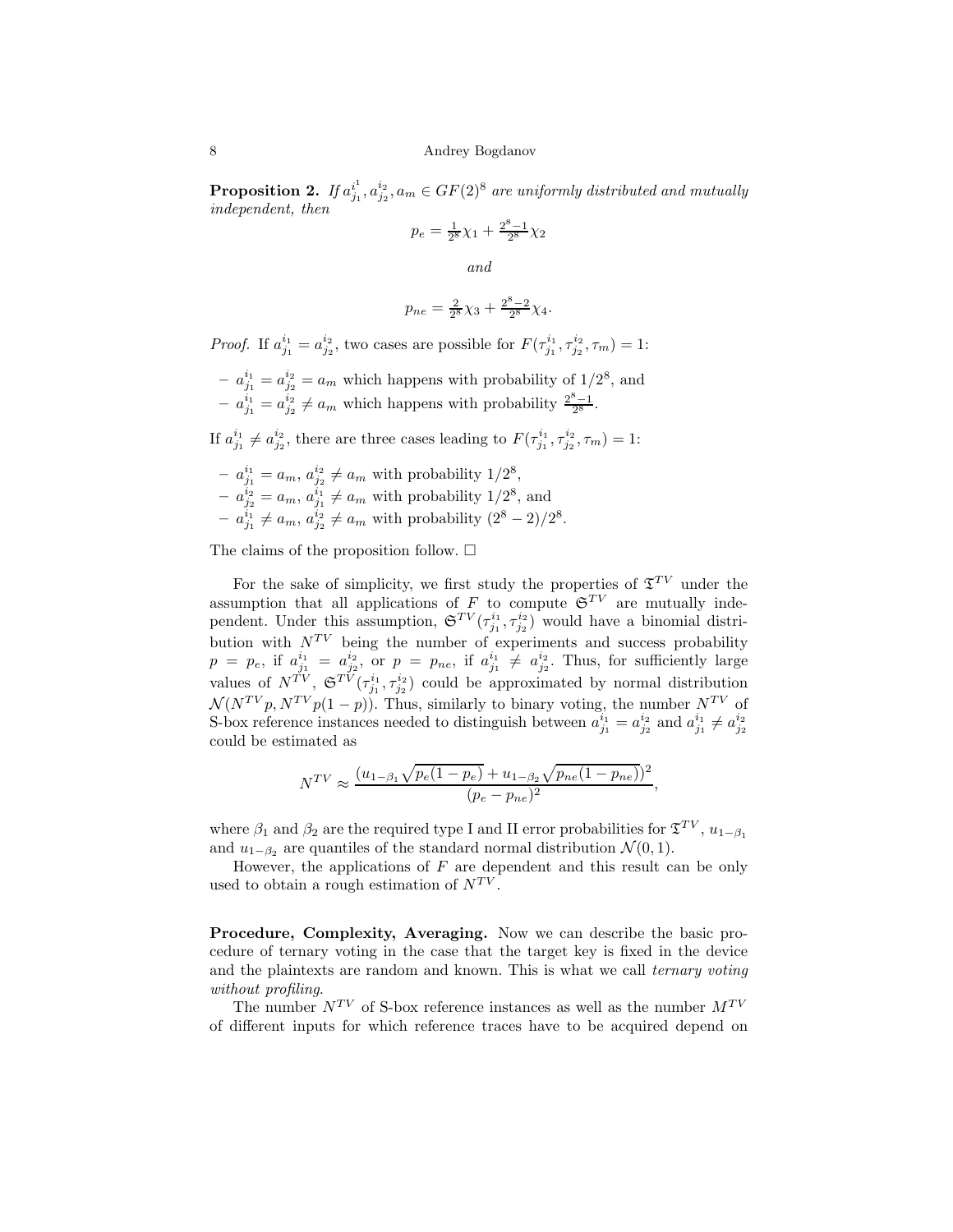the noise level  $\sigma$ . We will write  $N^{TV}(\sigma)$  and  $M^{TV}(\sigma)$ , when this dependency is crucial for understanding.

First, the attacker obtains traces for  $M^{TV}(\sigma)$  random plaintexts. This yields  $\tau_m$  for  $N^{TV}(\sigma) = 160 \cdot M^{TV}(\sigma)$  different S-box instances for AES-128, if the key schedule is not considered and all the 16·10 S-box traces within each AES run are acquired at a time. Then, if  $M^{TV}(\sigma) \geq \gamma$ , no further measurements are needed. Otherwise, the attacker acquires traces for further  $\gamma - M^{TV}(\sigma)$  plaintexts. Note that some of the reference traces can be interpreted as target traces (16 S-box traces corresponding to the first round in each of some  $\gamma$  executions of AES).

This yields the complexity of  $C_{\text{online}} = \max(\gamma, M^{TV}(\sigma))$  measurements, where

$$
M^{TV}(\sigma) = \left\lceil \frac{N^{TV}(\sigma)}{160} \right\rceil.
$$

Like binary voting, ternary voting can be combined with averaging to achieve better resolution. In this case each trace has to be averaged  $t$  times. Thus, the complexity of ternary voting with averaging is  $C_{\text{online}} = t \cdot \max(\gamma, M^{TV}(\sigma/\sqrt{t}))$ . In the sequel we refer to ternary voting both with and without averaging simply as ternary voting.

**Profiling.** Now we are ready to describe what we refer to as *ternary voting with* profiling. Unlike binary voting, the method of ternary voting allows for profiling. In the profiling stage, reference traces are acquired only, for which the attacker has to know *neither* the key used nor the plaintexts. Moreover, this also works if keys are changed between blocks of t executions. The target traces are obtained in the online phase and compared based on the pre-measured reference traces.

Thus,  $C_{\text{profiling}} = t \cdot M^{TV} (\sigma/\sqrt{t})$  measurements have to be performed in the profiling stage, each measurement comprising all 10 rounds of AES-128. Then only  $C_{\text{online}} = t \cdot \gamma$  measurements are needed in the online stage, each measurement comprising only the first round for the linear key recovery. For the latter measurements we do have to know inputs. Moreover, they all have to be performed with the key to be recovered.

#### 3.4 Required Error Probabilities of Collision Detection

The measurement complexity of the binary and ternary voting methods depends on the success probability to be achieved. Let us take  $q$  as a desirable success probability of the whole attack and estimate the required type II error probabilities  $\beta_2$  for binary and ternary voting. Recall that  $\pi$  is the success probability of the cryptanalytic collision attack used to recover the key after the collisions have been detected.

In the linear key recovery, there are  $16\gamma$  S-box instances between which a collision can occur. That is, the voting has to be performed  $w = \begin{pmatrix} 16 \\ 2 \end{pmatrix}$ 2  $\Big)$  times. Then  $\beta_2$  can computed as

$$
\beta_2 = 1 - (q/\pi)^{1/w}.
$$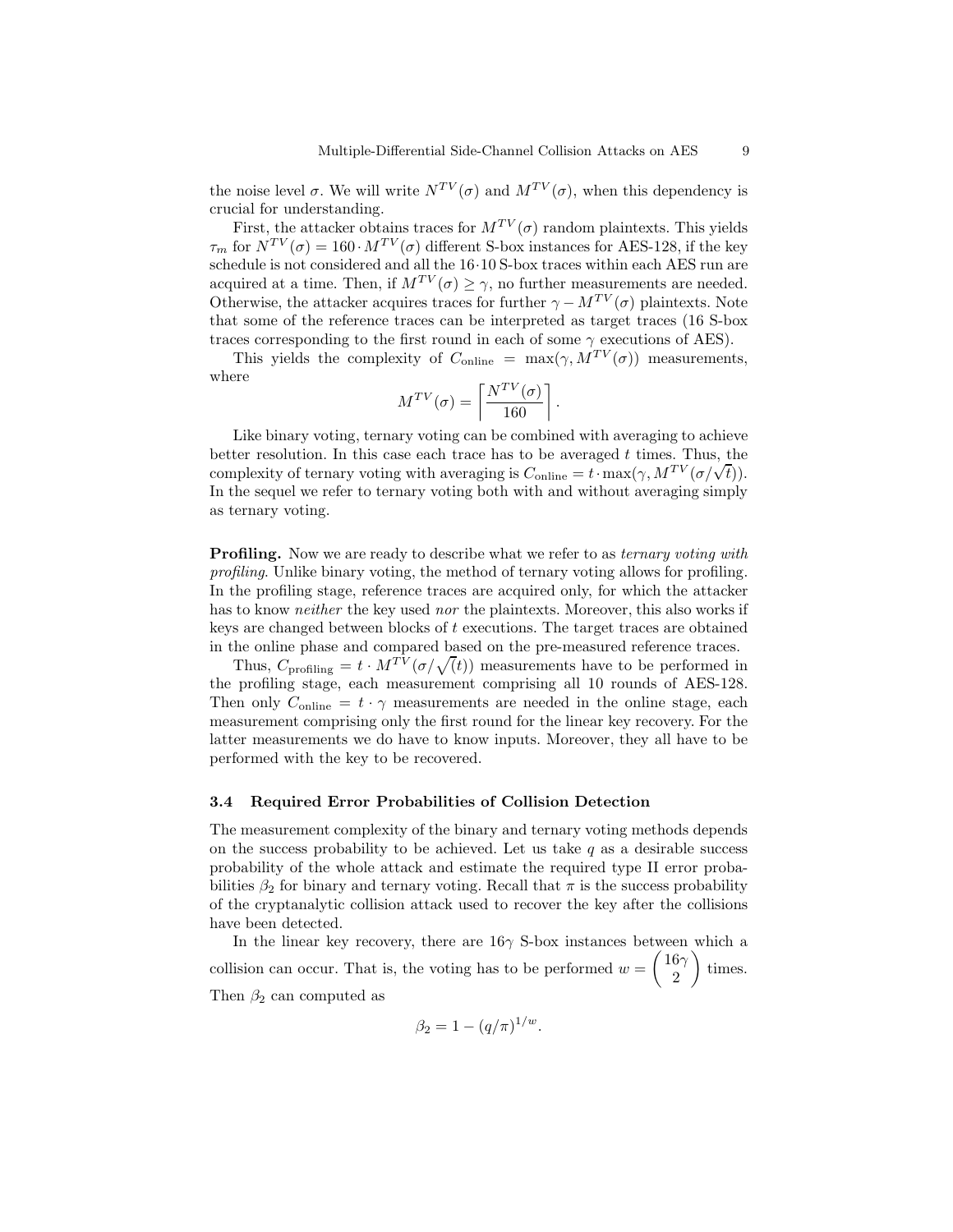For instance, if  $\gamma = 6$  and  $q = 0.5$ , one obtains  $\beta_2 \approx 1.174 \cdot 10^{-4}$ . Additionally,  $\beta_1$ has to be low enough to enable the detection of a sufficient number of collisions.

# <span id="page-9-0"></span>4 MDCA and AES: A Case Study

The purpose of this section is to estimate the real-world efficiency of different MDCA variants based on an AES implementation example and to compare the methods to the standard Hamming-weight based CPA for the same AES implementation. In order to be able to perform this comparison for different noise levels  $\sigma$ , we carefully simulated the deterministic power consumption in Nanosim using dedicated power simulation libraries and added Gaussian noise of different amplitudes to it. The main results of the section are summarized in Table [1.](#page-11-0)

# 4.1 Implementation and Simulated Traces

The characteristics of  $\mathfrak{T}^{BC}$  strongly depend on the signal-to-noise ratio of the implementation. To perform the estimations for a variety of noise levels, a serial VHDL implementation of the AES S-box has been performed (that is, only one S-box is calculated at a time). The deterministic power consumption for all  $2^8$  inputs was simulated using Synopsys Nanosim with the Dolphin Integration power consumption library SESAME-LP2 based on a 250nm technology by IHP [\[16\]](#page-15-4). The design was clocked at 10 MHz. The sampling rate was set to 10 Gsamples/s.

The S-box was implemented as combinatorial logic on the basis of an 8-bit register. Each S-box calculation  $y = S(x)$  occurs in two clocks. In the first clock, the input  $x$  is read from the register and the output  $y$  is computed. In the second clock, the register is set to zero and the calculated output  $y$  is written to the register.

The simulated deterministic power traces obtained are noise-free. That is, there is neither electronic noise (power supply noise, clock generator noise, conducted emissions, radiated emissions, etc.) nor algorithmic noise (since only the relevant part of the circuit is considered) in these traces. To model noise we added random values due to univariate normal distribution<sup>[1](#page-9-1)</sup> with the zero mean value and a standard deviation  $\sigma$  whose value characterizes the noise amplitude.

Note also that the simulated signal was not subject to a low-pass filter as it would have been the case for the real-world measurements of power consumption due to the presence of capacitances within the chip as well as on the circuit board where the power consumption measurements are performed. This would have cut off the high-frequency contribution to the signal reducing the advantage of high-resolution measurements. However, the effect of this circumstance is rather limited for the measurements of the electromagnetic radiation. A major

<span id="page-9-1"></span><sup>&</sup>lt;sup>1</sup> Normal distribution is a sound noise model [\[17\]](#page-15-5). As a matter of fact, the noise is often distributed due to the multivariate normal distribution [\[17\]](#page-15-5), [\[18\]](#page-15-6). However, only a few co-variances in the co-variance matrix of this multivariate normal distribution significantly differ from zero [\[18\]](#page-15-6) for many implementations.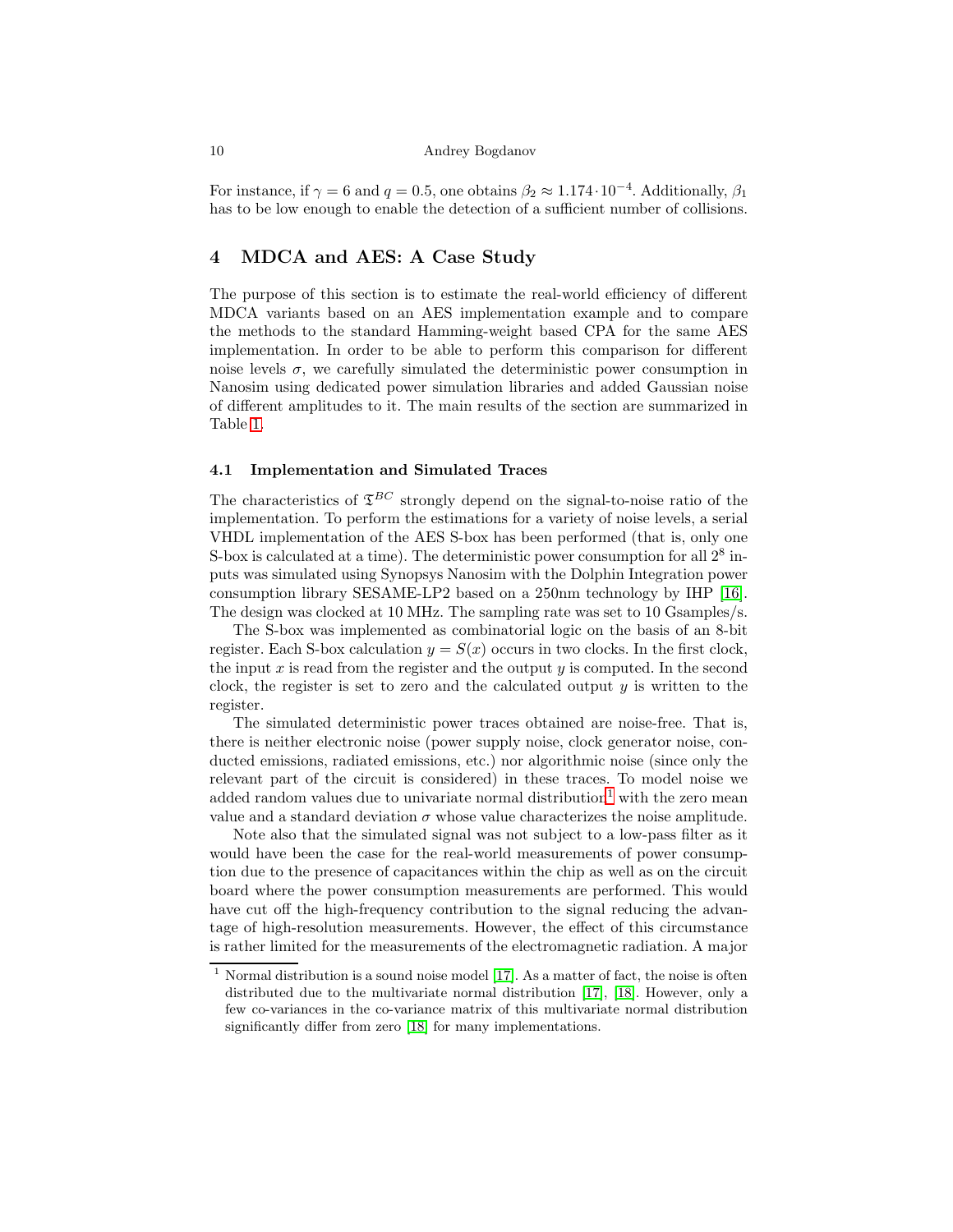<span id="page-10-0"></span>

Fig. 1. Type II error probability  $\alpha_2$  for  $\mathfrak{T}^{BC}$  as a function  $\sigma$ 

limitation in this case is the bandwidth of the oscilloscope. Thus, we believe that the simulated traces with added Gaussian noise can be used for an initial analysis of the efficiency of our collision detection techniques. The main advantage of using the simulated power consumption is that one can add noise of different amplitudes to model the behaviour of attack methods for different devices and physical conditions.

To evaluate  $\alpha_2$  for this implementation, we chose  $Y^{BC}$  in  $\mathfrak{T}^{BC}$  so that  $\alpha_1$ becomes sufficiently low by shifting  $Y^{BC}$  to the right. For this value of  $\alpha_1$ , the type II error probability  $\alpha_2$  was estimated experimentally by executing  $\mathfrak{T}^{BC}$  for random equal and unequal inputs to the S-box. We performed that for several noise amplitudes  $\sigma$ . The results can be found in Figure [1.](#page-10-0) Though this cannot be seen as a complete characterization of  $\mathfrak{T}^{BC}$ , the figure is meant to illustrate the intuition behind the multiple-differential collision detection methods.

#### 4.2 Reference Figures for CPA

We compared the efficiency of MDCA with binary and ternary voting to the Hamming-weight based CPA [\[5\]](#page-14-4). The Hamming-weight power consumption model is sound for the implementation in question, since the register is first set to zero and then re-written with the target byte value. CPA was applied to the same simulated traces with the same noise amplitudes as MDCA. The number of measurements needed by CPA is denoted by  $C_{\text{CPA}}$ .

For our comparison, it was assumed that traces for all 16 S-boxes in the first round are acquired within one measurement. This is very similar to MDCA based on linear key recovery considered in this paper: The traces corresponding to the 16 S-box calculations in the first round are acquired at a time in the online stage for binary voting and ternary voting with profiling.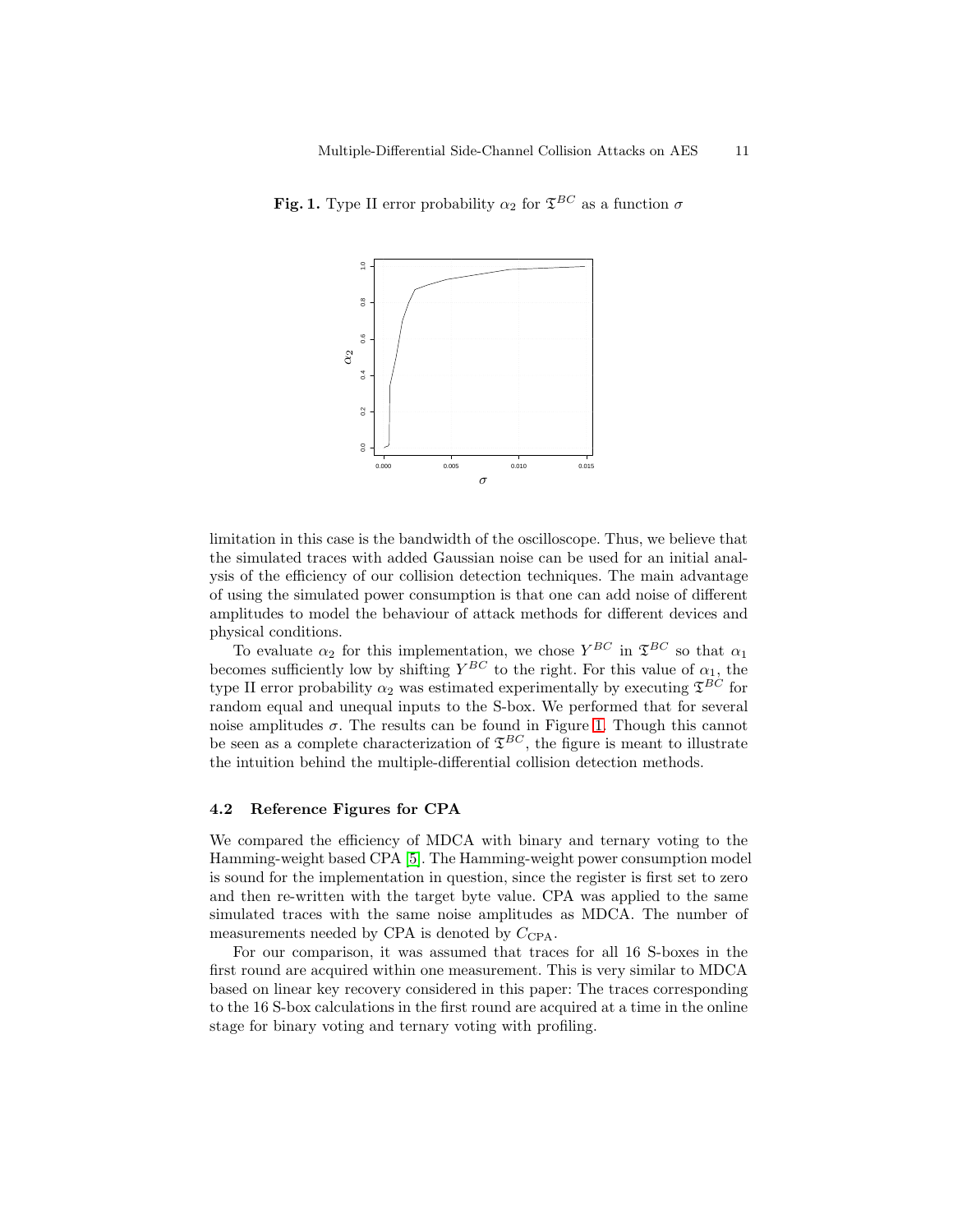The number of measurements needed for CPA can be potentially reduced if guessing entropy is allowed in the offline stage of CPA. To treat this point, we assumed that CPA is successful, if it returns a correct 8-bit key chunk with probability 0.5. At the same time, it was assumed for all collision attacks that the needed success probability of the complete attack is  $q = 0.5$ . That is, a collision attack on AES is successful, iff it returns the correct 16-byte key with probability 0.5.

Note that power consumption models are also important for collision attacks. The right choice of a power consumption model allows the attacker to perform binary comparison more efficiently. In this paper, the consideration was restricted to the Euclidean distance of two vectors. However, other binary comparison tests can turn out to be more consistent with the power consumption of other implementations.

# 4.3 Online and Profiling Complexity of MDCA

In this subsection,  $C_{\text{online}}$  and  $C_{\text{profiling}}$  for MDCA based on binary voting and ternary voting both with and without profiling are experimentally derived for the given implementation. The estimations are performed for the linear key recovery method with  $\gamma = 6$ .

<span id="page-11-0"></span>**Table 1.**  $C_{\text{online}}$  against different values of  $\sigma$  for  $\mathfrak{T}^{BV}$ ,  $\mathfrak{T}^{TV}$  without profiling,  $\mathfrak{T}^{TV}$  with profiling and  $C_{\text{CPA}}$ 

| $10^3 \sigma$                                                                         |  |  | $[0.46 \, 0.93 \, 2.32 \, 3.25 \, 4.65 \, 6.97 \, 9.30 \, 11.62 \, 13.95]$ |  |  |
|---------------------------------------------------------------------------------------|--|--|----------------------------------------------------------------------------|--|--|
|                                                                                       |  |  |                                                                            |  |  |
|                                                                                       |  |  |                                                                            |  |  |
| $ C_{\text{online}} $ , $\mathfrak{T}^{TV}$ with profiling 6 6 6 6 6 6 6 18 30 60 120 |  |  |                                                                            |  |  |
| $CCPA$ , HW based CPA $  163 349 1645 4192 6912 15676 26341 39348 56025 $             |  |  |                                                                            |  |  |

**Binary Voting.** Figure [2](#page-12-0) and Table [1](#page-11-0) give experimental values of  $C_{\text{online}}$  for the binary voting test in a range of noise amplitudes. The values of  $t$  have been chosen that minimize the resulting number of traces needed. If  $\sigma'$  is the noise amplitude to be attained by averaging and  $\sigma$  is the given noise level, then one has to average about  $t = (\sigma/\sigma')^2$  times. Thus,  $C_{\text{online}} \approx \gamma \frac{\sigma^2}{\sigma'^2} M^{BV}(\sigma')$ . The results demonstrate that binary voting is well-suited for our implementation providing an advantage of factor 2.7 to 13.2 for a wide range of  $\sigma$ .

Ternary Voting without Profiling. Figure [3](#page-12-1) and Table [1](#page-11-0) give concrete values of  $C_{\text{online}}$  in this case for a range of noise amplitudes. Values of t were chosen that minimize  $C_{\text{online}}$ . The performance of the ternary voting test without profiling is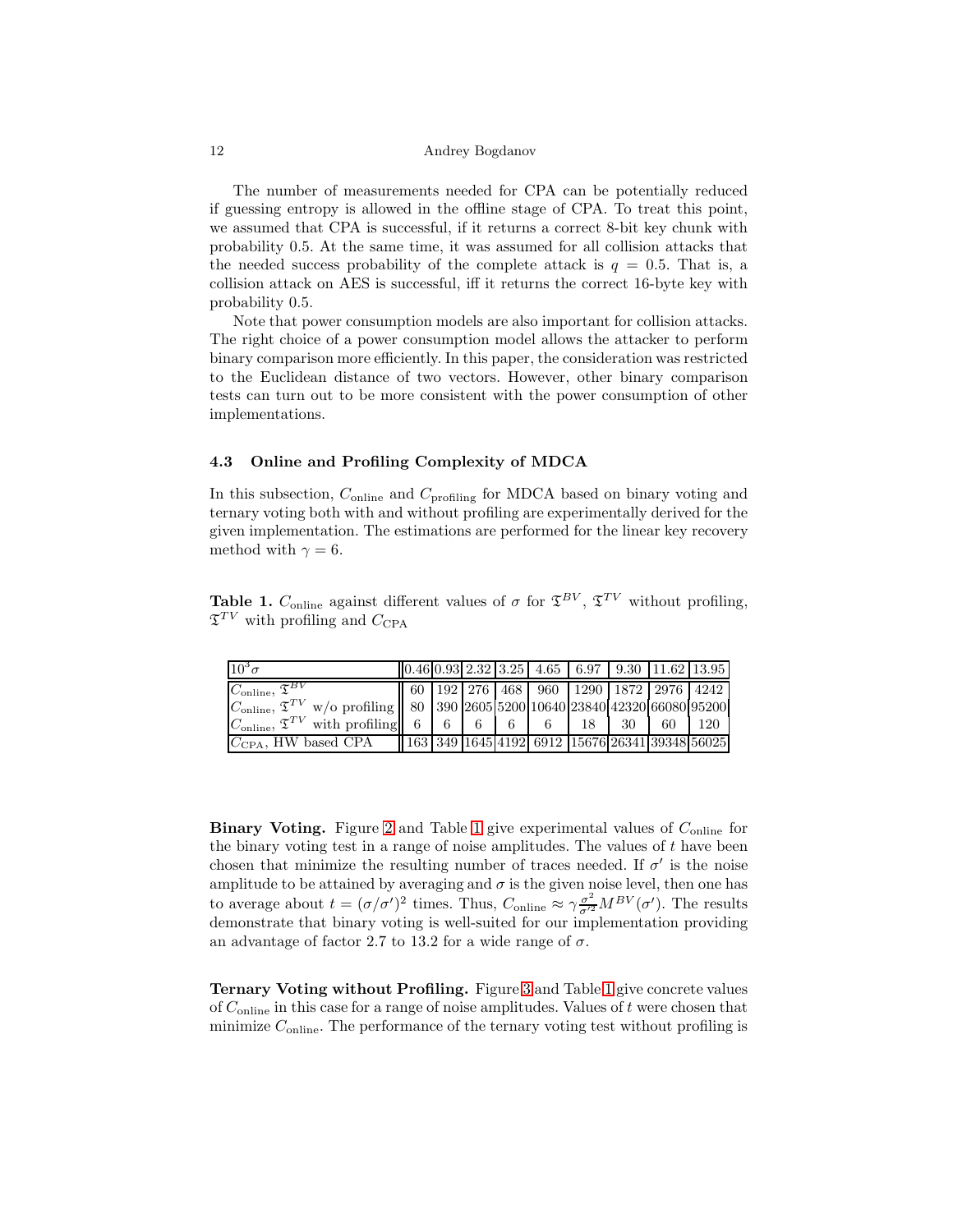

<span id="page-12-0"></span>Fig. 2. Binary voting test against CPA:  $C_{\text{online}}$  (black line) and  $C_{\text{CPA}}$  (grey line) as functions of  $\sigma$ 

<span id="page-12-1"></span>Fig. 3. Ternary voting test without profiling against CPA:  $M^{TV}(\sigma)$  (on the left, black line) and  $C_{\text{online}}$  (on the right, black line) as well as  $C_{\text{CPA}}$  (both graphics, grey lines) as functions of  $\sigma$ 

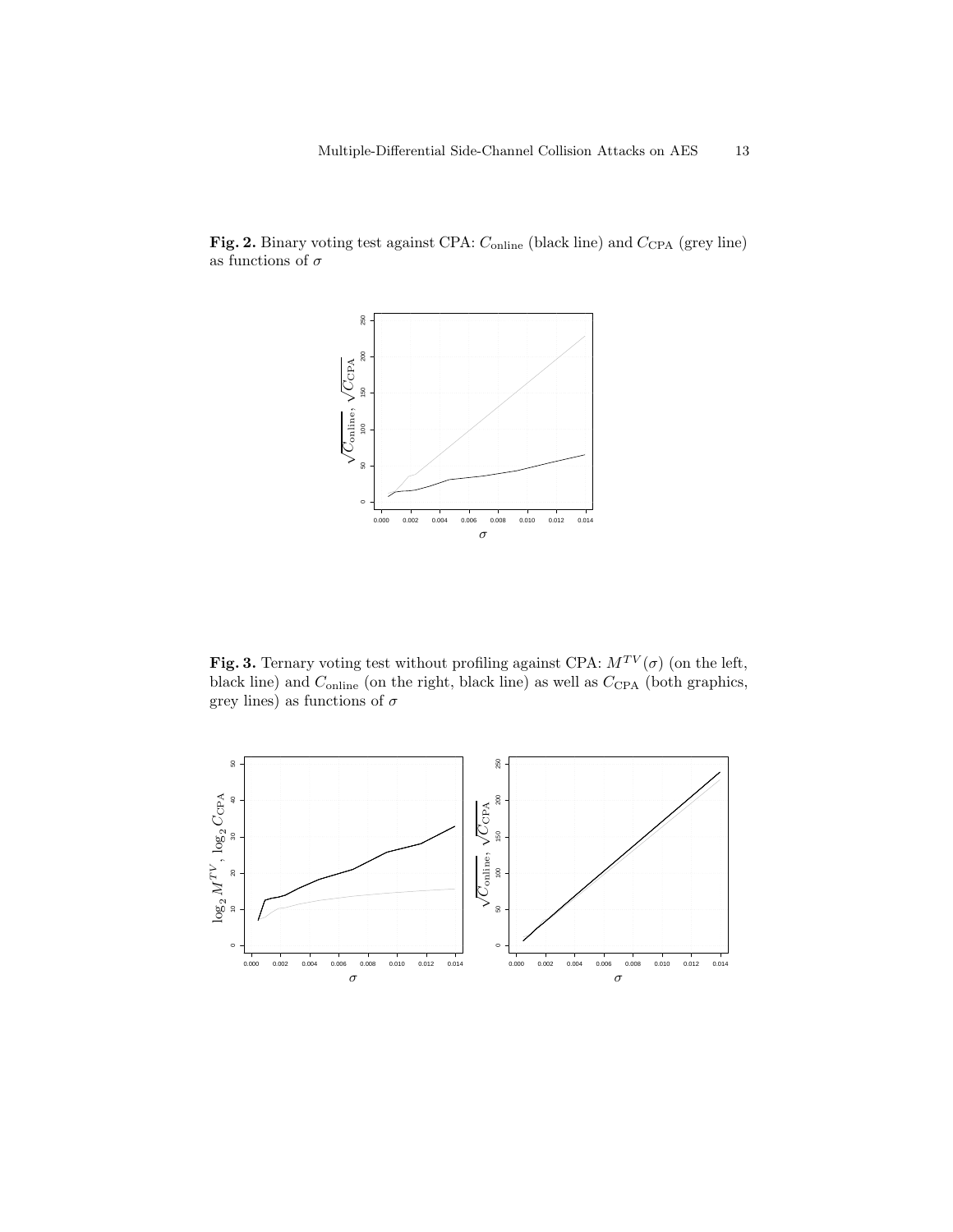<span id="page-13-1"></span>



comparable to CPA. However, ternary voting without profiling does not exhibit any advantages over CPA in terms of measurement complexity.

**Ternary Voting with Profiling.** For a given  $\sigma$ , the attacker can reduce t which leads to a linear decrease of  $C_{\text{online}}$  and to a considerable growth of  $C_{\text{profiling}}$  due to the slope of  $M^{TV}$  as a function of the noise amplitude (see Figure [3](#page-12-1) for this dependency). We assumed that  $\leq 10^6$  measurements in the profiling stage are feasible. To obtain the lowest possible online complexity within this bound on the profiling complexity, we chose t that minimizes  $C_{\text{online}}$  with  $C_{\text{profiling}} \leq 10^6$ for each interesting value of  $\sigma$ . The resulting values of  $C_{\text{online}}$  and  $C_{\text{profiling}}$  are depicted in Figure [4.](#page-13-1) The values of  $C_{\text{online}}$  can be also found in Table [1.](#page-11-0) Note that there is a wide spectrum of parameter choices: If there are more severe limits on  $C_{\text{profiling}}$ , then t and  $C_{\text{online}}$  increase. And the other way round: If the attack scenario admits for higher values of  $C_{\text{profiling}}, C_{\text{online}}$  can be further reduced.

The complexity estimations for ternary voting were performed under the assumption that the attacker is able to acquire the reference traces for all Sboxes in each of the 10 AES rounds at a time. If one deals with a short-memory oscilloscope,  $C_{\text{profiling}}$  increases in a linear way with respect to the decrease of the available memory volume. However, only measurements for the first round are needed for the target traces, if the linear key recovery is used.

#### <span id="page-13-0"></span>5 Conclusions and Outlooks

In this paper two statistical techniques - binary and ternary voting - allowing to safely detect collisions even in the presence of considerable noise have been proposed. An AES hardware implementation with its accurately simulated power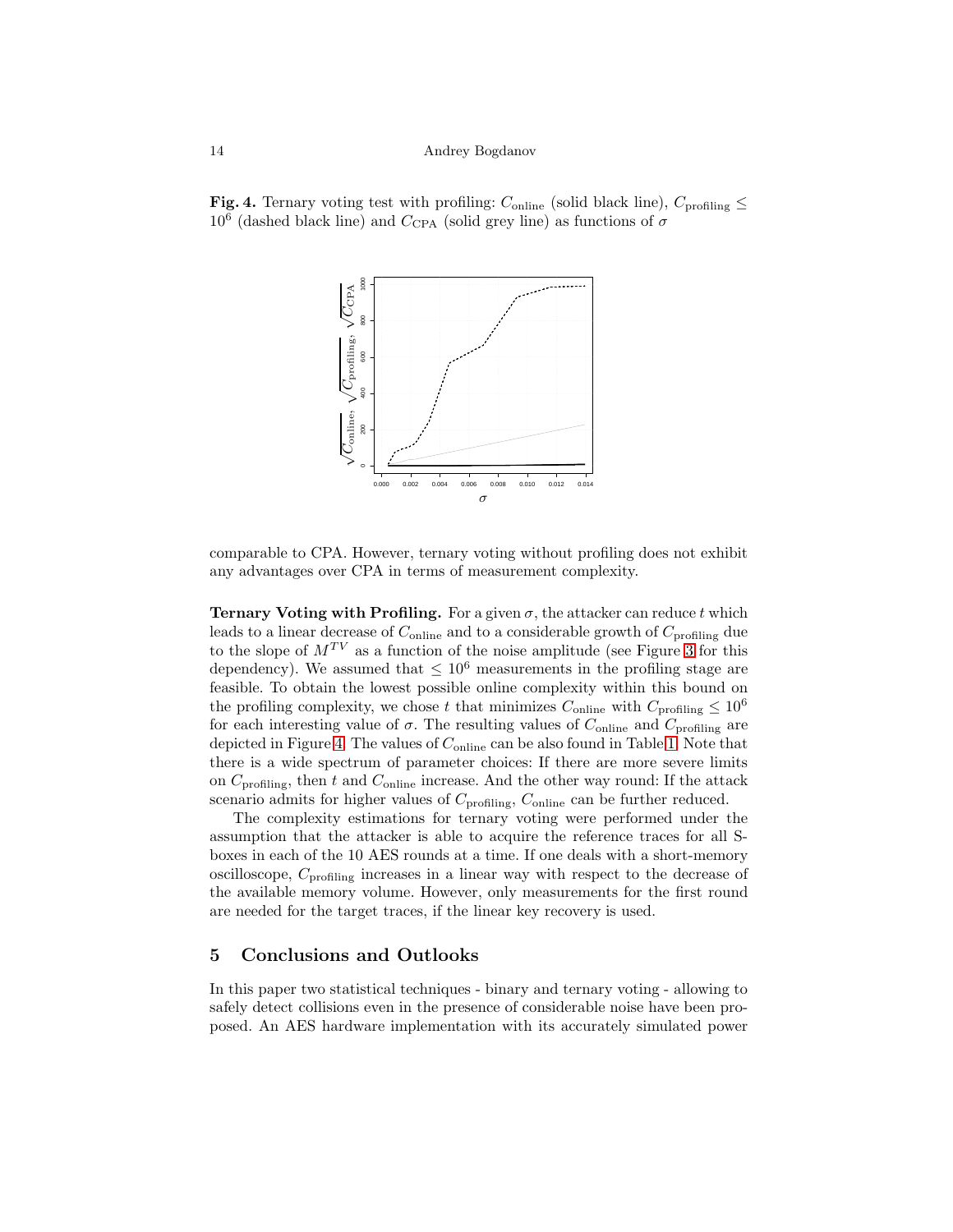consumption has been taken as an example to demonstrate the power of the methods. This also enables us to obtain a clear dependency of the attack efficiency from the noise amplitude in a wide range of values and to soundly compare the multiple-differential techniques with CPA for the same implementation.

The binary voting method combined with linear key recovery is well applicable to AES being 2.7 to 13.2 times more efficient than CPA in terms of measurement complexity for our implementation in the explored range of noise amplitudes. Ternary voting combined with linear key recovery and profiling needs only about 6 online measurements for the range of noise amplitudes where CPA requires from 163 to 6912 measurements for the same implementation.

Techniques similar to the ones described in this work might turn out applicable to other symmetric constructions such as stream ciphers or message authentication codes and asymmetric constructions such as digital signature schemes. There can be also some potential in using MDCA-like methods to overcome certain random masking schemes for block ciphers.

Acknowledgements. The author would like to thank Christof Paar, Emmanuel Prouff and Francesco Regazzoni for fruitful discussions as well as the anonymous referees for their constructive comments.

# <span id="page-14-0"></span>References

- 1. Bogdanov, A.: Improved side-channel collision attacks on AES. In: SAC'07. Volume 4876 of LNCS. Springer-Verlag (2007) 84–95
- <span id="page-14-1"></span>2. Bogdanov, A. and Pyshkin, A.: Algebraic side-channel collision attacks on AES. (Available from <http://eprint.iacr.org/2007/477>)
- <span id="page-14-2"></span>3. Kocher, P.C.: Timing attacks on implementations of Diffie-Hellman, RSA, DSS and other systems. In: CRYPTO96. Volume 1109 of LNCS. Springer-Verlag (1996) 104–113
- <span id="page-14-3"></span>4. Kocher, P.C., Jaffe, J., Jun, B.: Differential power analysis. In: CRYPTO'99, Volume 1666 of LNCS, Springer-Verlag (1999) 388–397
- <span id="page-14-4"></span>5. Brier, E., Clavier, C., Olivier, F.: Correlation power analysis with a leakage model. In: CHES'04. Volume 3156 of LNCS, Springer-Verlag (2004) 16–29
- <span id="page-14-5"></span>6. Messerges, T.S., Dabbish, E.A., Sloan, R.H.: Investigations of power analysis attacks on smartcards. In: Smartcard'99, USENIX Association (1999) 151–161
- <span id="page-14-6"></span>7. Ors, S.B., Gürkaynak, F., Oswald, E., Preneel, B.: Power-analysis attack on an ASIC AES implementation. In: ITCC'04, IEEE Computer Society (2004) 546–552
- <span id="page-14-7"></span>8. Schramm, K., Wollinger, T.J., Paar, C.: A new class of collision attacks and its application to DES. In: FSE'03. Volume 2887 of LNCS. Springer-Verlag (2003) 206–222
- <span id="page-14-8"></span>9. Wiemers, A.: Collision Attacks for Comp128 on Smartcards. ECC-Brainpool Workshop on Side-Channel Attacks on Cryptographic Algorithms, Bonn, Germany (2001)
- <span id="page-14-9"></span>10. Ledig, H., Muller, F., Valette, F.: Enhancing collision attacks. In: CHES'04. Volume 3156 of LNCS. Springer-Verlag (2004) 176–190
- <span id="page-14-10"></span>11. Schramm, K., Leander, G., Felke, P., Paar, C.: A collision-attack on AES: combining side channel- and differential-attack. In: CHES'04. Volume 3156 of LNCS. Springer-Verlag (2004) 163–175